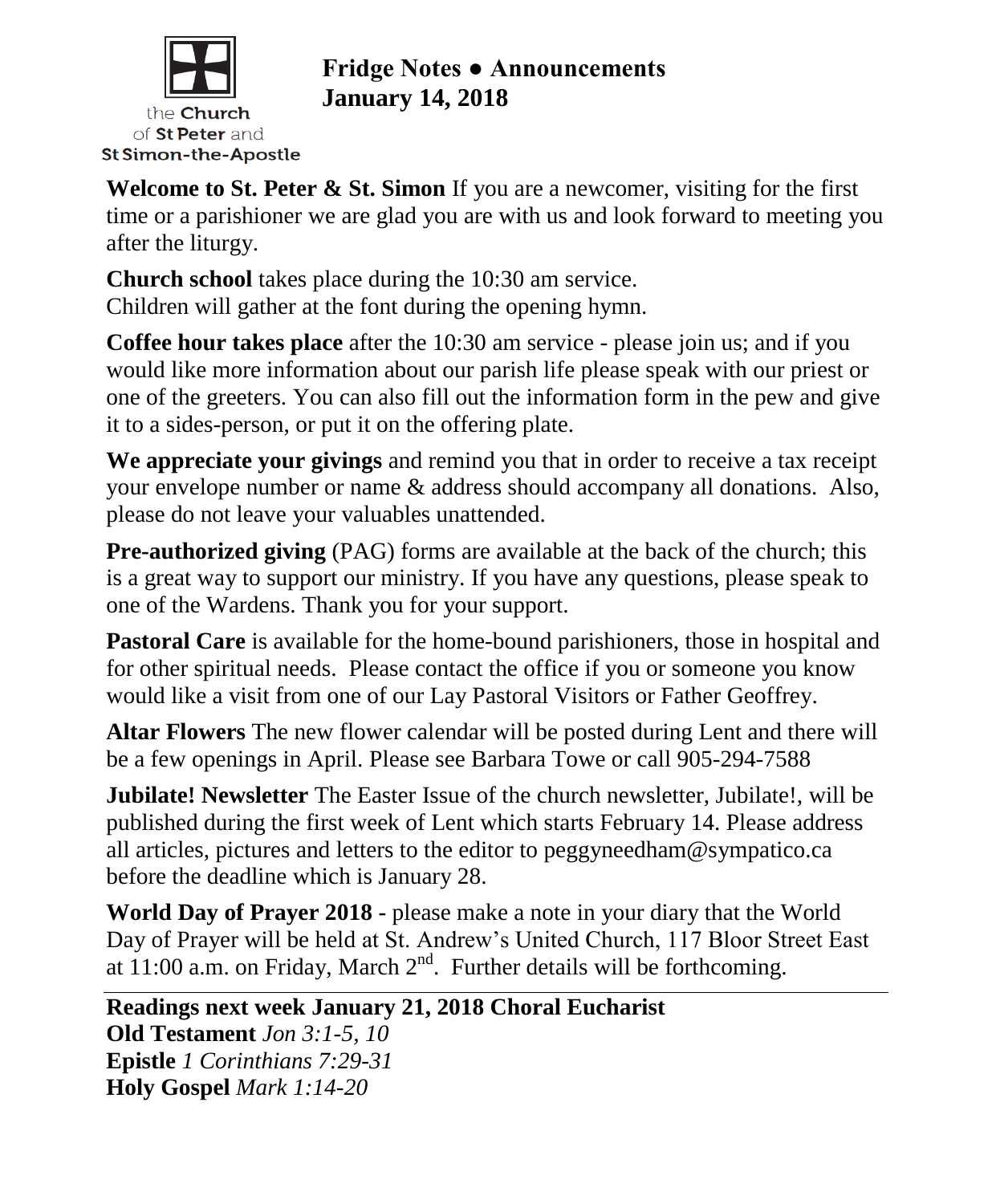### **THIS WEEK AT ST PETER & ST SIMON TODAY: 12 noon Parish Hall Free Workshop (with lunch) Wednesday, January 17:** Antony, Abbot in Egypt 11 am – Holy Eucharist with Anointing for Healing (in the Chapel) **Sunday, January 21:** Third Sunday after the Epiphany 8:30 am Holy Eucharist celebrated from The *BCP* 9:30 am Coffee & Conversation discussing the readings of the day. 10:30 am Choral Eucharist (Traditional) **Looking Ahead: February 4-15:** Pilgrimage to Holy Land **Wednesday February 14:** Solemn Eucharist & Imposition of Ashes 7 pm **Sunday, February 25:** Annual Vestry **Last Tuesday of the Month:** 6 pm Candlelight Evening Prayer Service

#### **A Word from the Rector**

As noted in the *Fridge Notes* last week, I am preaching today at St Jude's Wexford, celebrating the  $10<sup>th</sup>$  ordination anniversary of my long-time friend and colleague the Reverend Greg Carpenter. I am grateful to the Reverend Jennifer Matthews for officiating at Matins and to Shelly for preaching. I will be back this afternoon to look after services at San Lorenzo as Fr Christopher is away.

Today we are pleased to welcome Dr Diana Verseghy who is with us to lead the Responsible Ministry Workshop. Diane and I have for many years worked together at the summer St Michael's Youth Conference. She is a climatologist, recently retired from Environment Canada, and a parishioner at St Thomas's, Huron Street.

For those travelling on pilgrimage to the Holy Land in February there will be a meeting on **Thursday, March 25th at 7** pm here at the Church. This will be a chance for us to discuss the trip, including weather and what to bring. We will also hand out pilgrim maps and other material from Amiron Travel (our agent) pertinent to the trip. *Geoffrey+*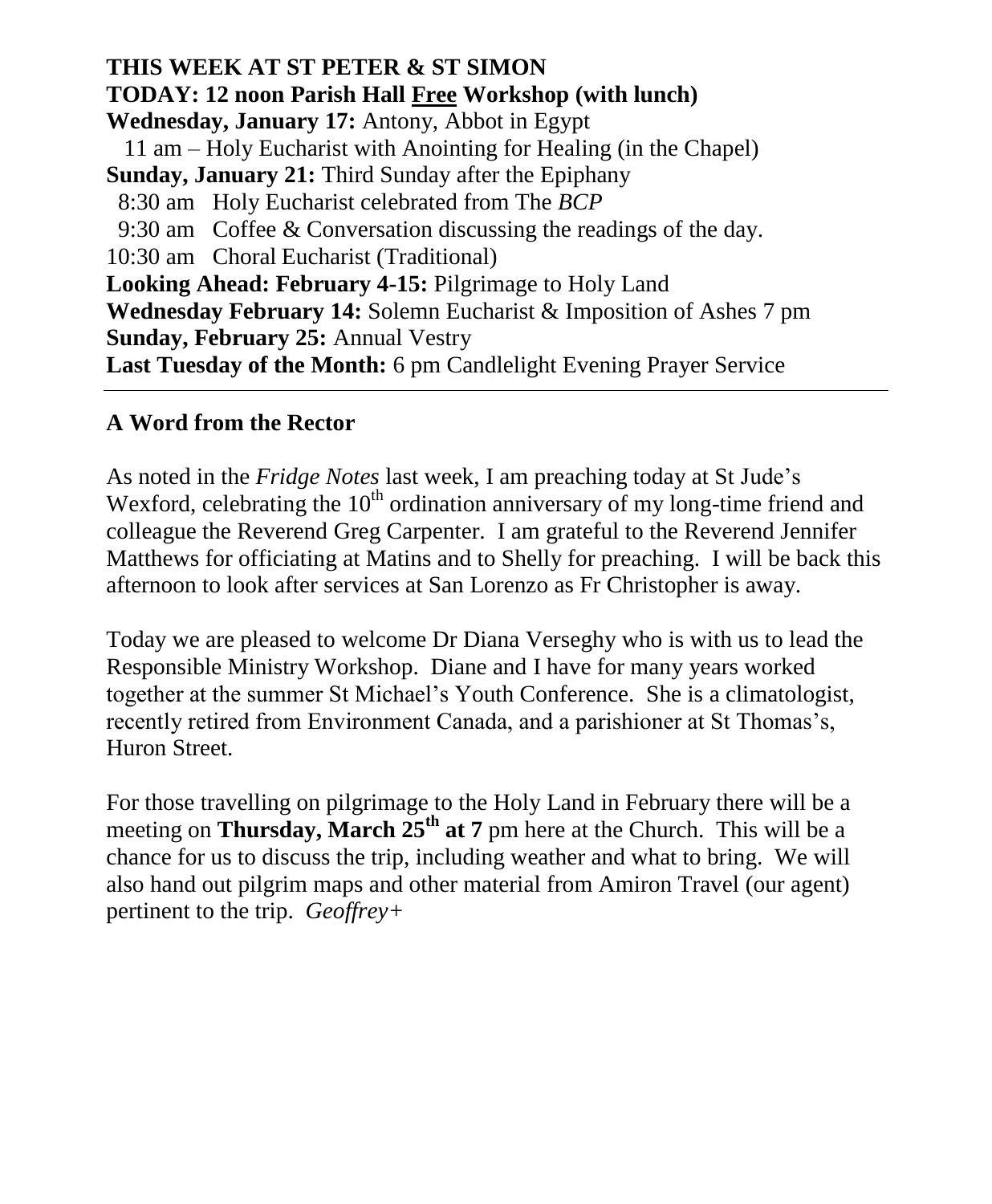## **TODAY: 12 noon Parish Hall Free Workshop (with lunch)**

SPSS will be conducting this Responsible Ministry workshop for volunteers and parishioners. All parishioners involved in volunteer ministries considered medium- or high-risk are required to take the diocesan sexual misconduct workshop every three years. If you're a volunteer who has never taken this workshop, or if your three years have passed, you are very welcome to satisfy the requirement by attending this workshop. If you're not sure whether you should attend, please ask Father Geoff, and if you're simply interested or curious, please feel free to come along.

**Keepers of the Water Vigil** Wednesday, Jan. 17, 7 p.m. Church of the Holy Trinity, Toronto. This annual service, co-sponsored by the Toronto Urban Native Ministry and the Creation Matters subcommittee of the Diocese of Toronto, represents a confluence of Christian and Indigenous traditions to bless the sacred gift of water and mourn human complicity in polluting this gift. It is an occasion for prayer, lament and thanksgiving. All are welcome.

**Fear & Hope: Living In Difficult Times** Thursday, January 18. Violent headlines fill our social media, there is increased polarization in our political conversations, and many live with anxiety, fear and a sense of hopelessness. Where can one experience hope in these difficult times? Join us for a lively interfaith panel discussion with Muslim chaplain Imam Dwyer, Anishnabe Elder Dr. Deb Danard, and Mennonite peace-builder Peter Haresnape. 6:00pm Service in the Cathedral 6:30pm Light Supper in the Cathedral Centre 7:00pm Panel in the Cathedral Centre

**Looking For A Nanny** We are looking for an enthusiastic, energetic, and reliable nanny to look after our three fun-loving boys aged 8, 6, and 9 months for four, possibly five days per week. Duties would include local school drop off/ pick up for the older boys and caring for the baby during the day. In addition, nanny would take boys to after school activities, help with homework, and take baby to playgroups during school hours. Role would also include light household duties. Previous experience and references required. Drivers licence and availability to work occasional weekends/ babysit in the evening an asset. If interested, please call Amanda Innes. 416-407-1686